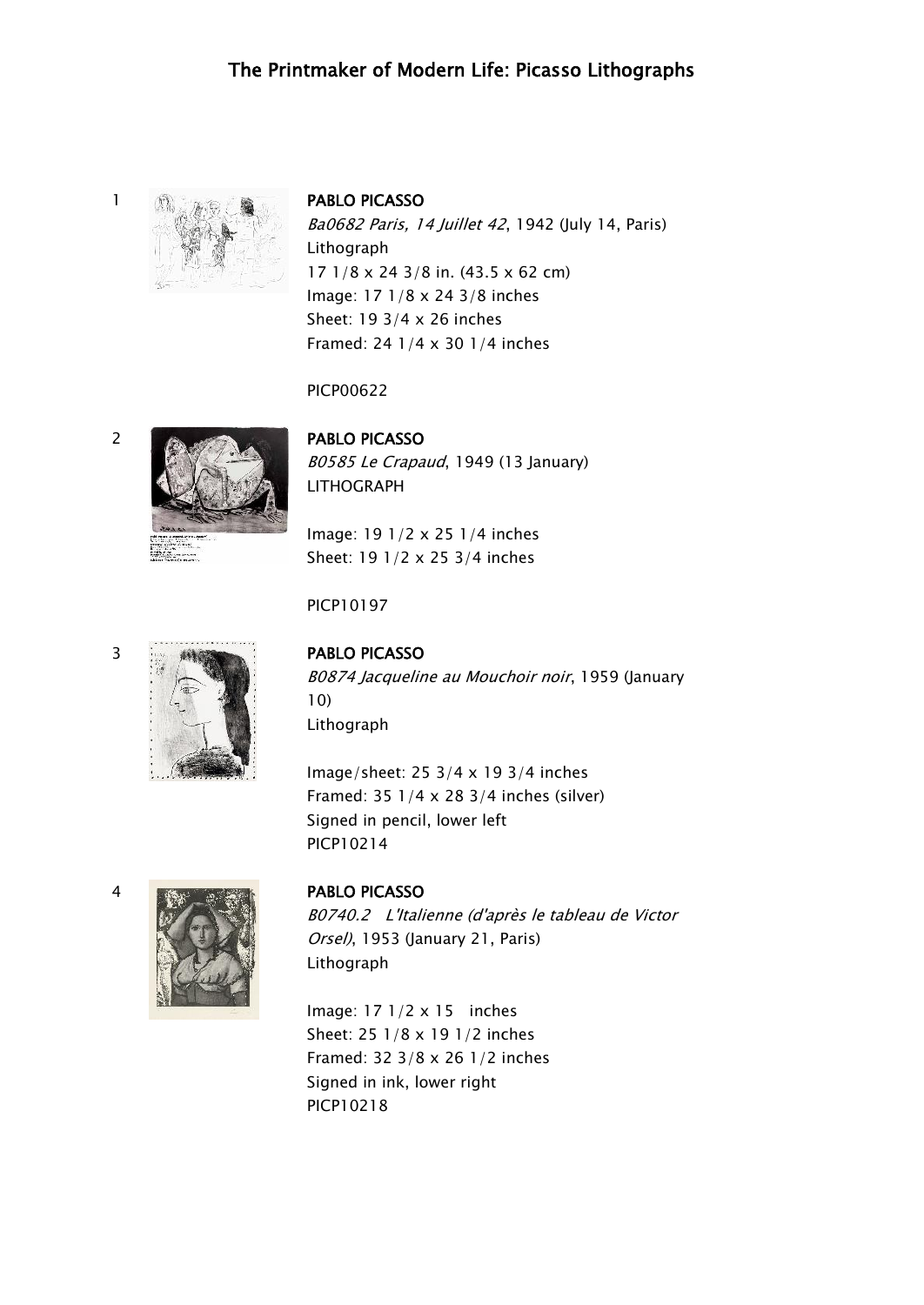## The Printmaker of Modern Life: Picasso Lithographs



B0437 Profil au fond noir, 1947 (March 29) Lithograph

Image: 20 3/4 x 14 1/4 inches Sheet: 22 1/8 x 15 inches Framed: 32 x 24 1/8 inches Signed in pencil, lower right PICP2017019

B0846 Femme au Corsage à Fleurs, 1957 (December 17, Cannes) Lithograph

Image: 24 3/4 x 18 1/2 inches Sheet: 25 1/2 x 19 5/8 inches Framed: 30 1/2 x 24 5/8 inches Signed in red pencil, lower right PICP2018010



B0588 Femme Au Fauteuil No 4 (d'aprés le violet), 1949 (January 3) Lithograph

Image: 27 7/8 x 20 1/2 inches Sheet: 30 x 22 1/4 inches Frame: 38 x 32 inches Signed in pencil, lower right PICP2018020



M016 Les deux femmes nues, 1945 Lithograph

Image: 9 7/8 x 13 inches Sheet: 12 9/16 x 17 5/16 inches Framed: 20 x 22 3/4 inches

PICP2019043